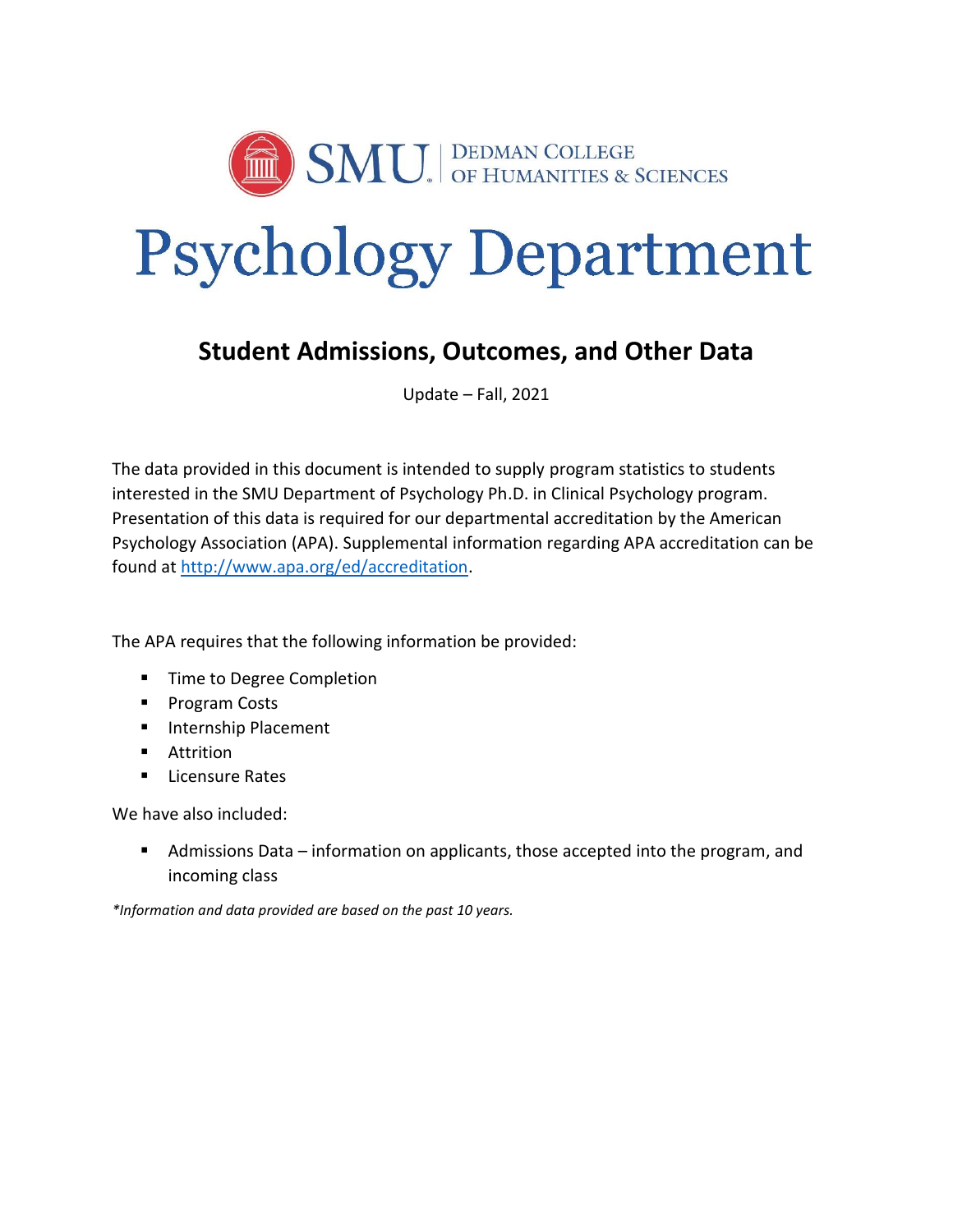## SMU Psychology Department PH.D in Clinical Psychology

| <b>Admissions Data</b>   |           |           |           |           |           |           |           |           |           |           |
|--------------------------|-----------|-----------|-----------|-----------|-----------|-----------|-----------|-----------|-----------|-----------|
| <b>Applicant Data</b>    | 2012-2013 | 2013-2014 | 2014-2015 | 2015-2016 | 2016-2017 | 2017-2018 | 2018-2019 | 2019-2020 | 2020-2021 | 2021-2022 |
| Number of applicants     | 1 Z O     | 150       | 148       | 146       | 148       | 146       | 140       | 148       |           | 194       |
| Number offered admission |           |           |           |           |           |           |           |           |           |           |
| Number matriculated      |           |           |           |           |           |           |           |           |           |           |
| Number with funding      |           |           |           |           |           |           |           |           |           |           |
|                          |           |           |           |           |           |           |           |           |           |           |
|                          |           |           |           |           |           |           |           |           |           |           |

| <b>Of Those Accepted For Admission</b> | 2012-2013 | 2013-2014 | 2014-2015 | 2015-2016 | 2016-2017 | 2017-2018 | 2018-2019 | 2019-2020 | 2020-2021 | 2021-2022            |
|----------------------------------------|-----------|-----------|-----------|-----------|-----------|-----------|-----------|-----------|-----------|----------------------|
| GRE Verbal Avg.                        | 614       | 03 I      | 161       | 168       | 160       | 161       | 160       | 161       | 161       | $N/A$ : not required |
| <b>GRE</b> Verbal Median               | 630       | 640       |           | 161       | 159       | 160       | 161       | 162       | 161       | N/A: not required    |
| GRE Quantitative Avg.                  |           | 730       |           | 160       |           |           | l 59      | 160       | 155       | N/A: not required    |
| <b>GRE Quantitative Median</b>         | 740       | 740       |           |           | 159       | 159       |           |           | 156       | N/A: not required    |
| Avg. Undergraduate GPA                 |           |           |           |           |           | 3.66      | 3.85      | .<br>3.76 |           | N/A: not required    |

| <b>Incoming Class</b>          | 2012-2013 | 2013-2014 | 2014-2015 | 2015-2016 | 2016-2017 | 2017-2018 | 2018-2019 | 2019-2020 | 2020-2021 | 2021-2022            |
|--------------------------------|-----------|-----------|-----------|-----------|-----------|-----------|-----------|-----------|-----------|----------------------|
| GRE Verbal Avg.                | 618       | 630       | 160       | 163       | 161       | 160       | 160       | 160       | 161       | $N/A$ ; not required |
| GRE Verbal Median              | 630       | 620       | 160       | 161       | 158       | 159       | 160       | 160       | 160       | N/A: not required    |
| GRE Quantitative Avg.          |           | 740       | 158       |           | 158       | 161       | 156       | 159       | 157       | N/A: not required    |
| <b>GRE Quantitative Median</b> |           | 720       | 159       |           | 158       | 160       |           | 159       | 155       | N/A; not required    |
| Avg. Undergraduate GPA         | 3.37      | 3.65      | 3.68      |           | 3.79      | 3.60      | 3.66      | 3.63      | 3.82      | N/A; not required    |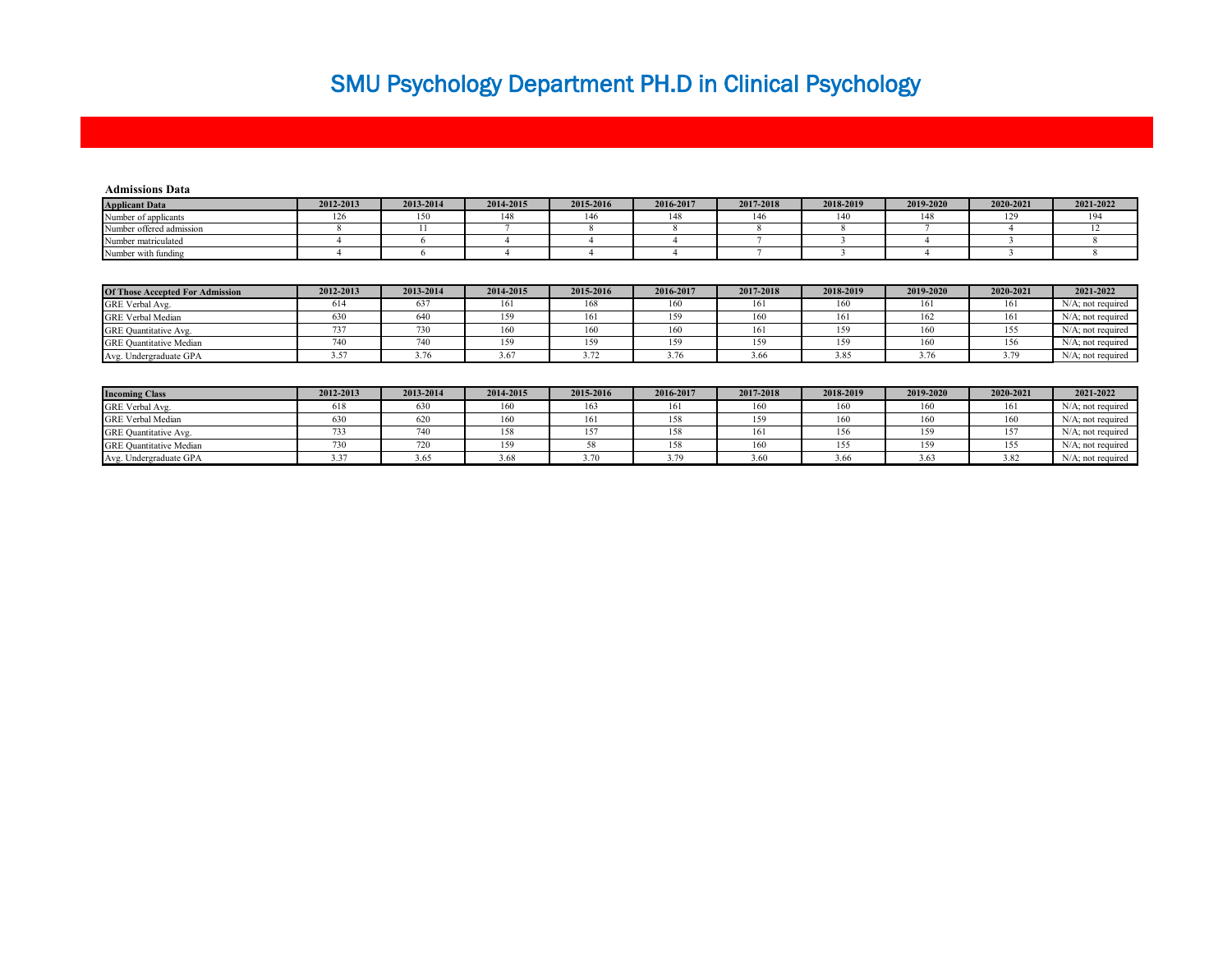#### **Time to Completion for all students entering the program**

|                                                                          |      |               |  |               |   |               |          |               |          |               |          | <b>Year in which Degrees were Conferred</b> |     |               |  |               |                |               |           |               |               |  |           |  |              |
|--------------------------------------------------------------------------|------|---------------|--|---------------|---|---------------|----------|---------------|----------|---------------|----------|---------------------------------------------|-----|---------------|--|---------------|----------------|---------------|-----------|---------------|---------------|--|-----------|--|--------------|
| <b>Outcome</b>                                                           |      | 2011-2012     |  |               |   |               |          | 2012-2013     |          | 2013-2014     |          | 2014-2015                                   |     | 2015-2016     |  | 2016-2017     | $12017 - 2018$ |               | 2018-2019 |               | 2019-2020     |  | 2020-2021 |  | <b>Total</b> |
| Total number of students with doctoral degree conferred<br>on transcript |      |               |  |               |   |               |          |               |          |               |          |                                             |     |               |  |               |                |               |           |               | 35            |  |           |  |              |
| <b>Mean</b> number of years to complete the program                      | 6.67 |               |  | 6.2           |   | <sub>6</sub>  |          | 5.5           |          | 5.7           |          | 6.5                                         | 6.5 |               |  | 6.3           | 6.25           |               |           | 6.375         | 6.20          |  |           |  |              |
| Median number of years to complete the program                           |      |               |  |               |   | 'n            |          | 5.5           |          |               |          | 6.5                                         |     |               |  |               |                |               |           |               |               |  |           |  |              |
| <b>Time to Degree Ranges</b>                                             |      | $\frac{0}{2}$ |  | $\frac{0}{2}$ | N | $\frac{0}{2}$ |          | $\frac{0}{2}$ |          | $\frac{0}{0}$ |          | $\frac{0}{0}$                               |     | $\frac{0}{2}$ |  | $\frac{0}{2}$ |                | $\frac{0}{0}$ |           | $\frac{0}{2}$ | $\frac{0}{2}$ |  |           |  |              |
| Students in less than 5 years                                            |      | $\theta$      |  | $\Omega$      |   |               |          |               | $\theta$ |               | $\Omega$ |                                             |     | $\Omega$      |  | $\theta$      |                |               | $\Omega$  |               |               |  |           |  |              |
| Students in 5 years                                                      |      | $\Omega$      |  | 20            |   | 29            |          | 50            |          | 33            | 0        |                                             |     | $\Omega$      |  | $\Omega$      |                |               | 0         |               |               |  |           |  |              |
| Students in 6 years                                                      |      | 33            |  | 60            |   | 57            |          | 50            | $\sim$   | 67            |          | 50                                          |     | 50            |  | 67            |                | 75            |           | 75            | 60            |  |           |  |              |
| Students in 7 years                                                      |      | 67            |  | $\Omega$      |   | 14            | $\Omega$ |               | $\theta$ |               |          | 50                                          |     | 50            |  | 33            |                | 25            | 0         |               | 20            |  |           |  |              |
| Students in more than 7 years                                            |      | $\theta$      |  | 20            |   |               |          |               | $\Omega$ |               |          |                                             |     |               |  | $\theta$      |                |               |           |               |               |  |           |  |              |

**Also, please describe or provide a link to program admissions policies that allow students to enter with credit for prior graduate work, and the expected implications for time to completion. Please indicate NA if not applicable:**

Students who have attended other graduate programs may be able to receive course credit for some courses on a case-by-case basis. The instructor of the relevant course at SMU will review the students's syllabus for that class and determine if the class is comparable. If so, the Director of Graduate Studies can award course credit toward the 70-hour load to completion. A thesis completed at another institution will not be transferred to SMU.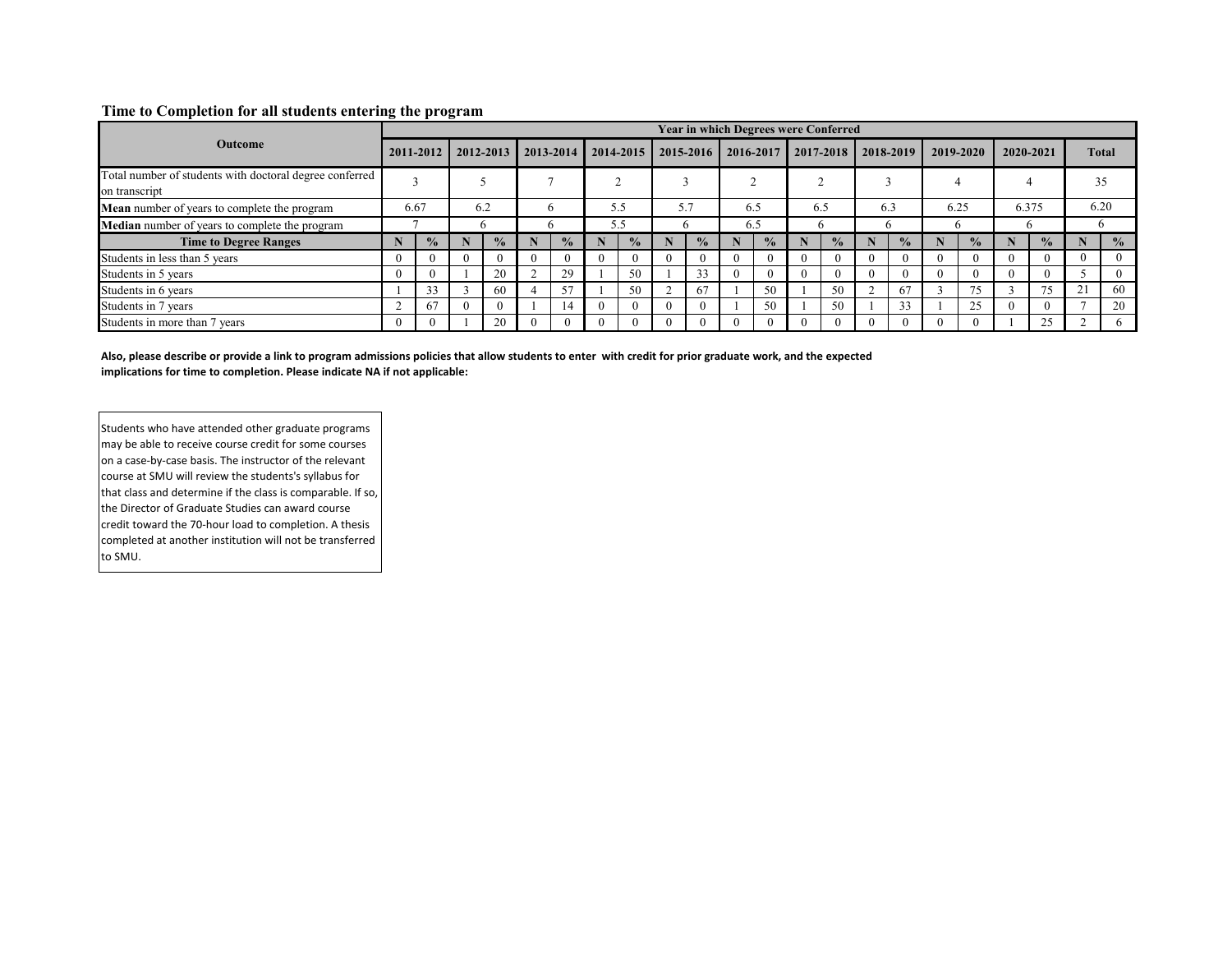## **Program Costs**

| <b>Description</b>                                                                                           | 2021-2022 $1^{\rm st}$ -year<br><b>Cohort Cost</b> |
|--------------------------------------------------------------------------------------------------------------|----------------------------------------------------|
| Tuition for full-time students (in-state)                                                                    |                                                    |
| Tuition for full-time students (out-of-state)                                                                |                                                    |
| Tuition per credit hour for part-time students (if applicable enter amount; if<br>not applicable enter "NA") | N/A                                                |
| University/institution fees or costs                                                                         |                                                    |
| Additional estimated fees or costs to students (e.g. books, travel, etc.)                                    | \$500                                              |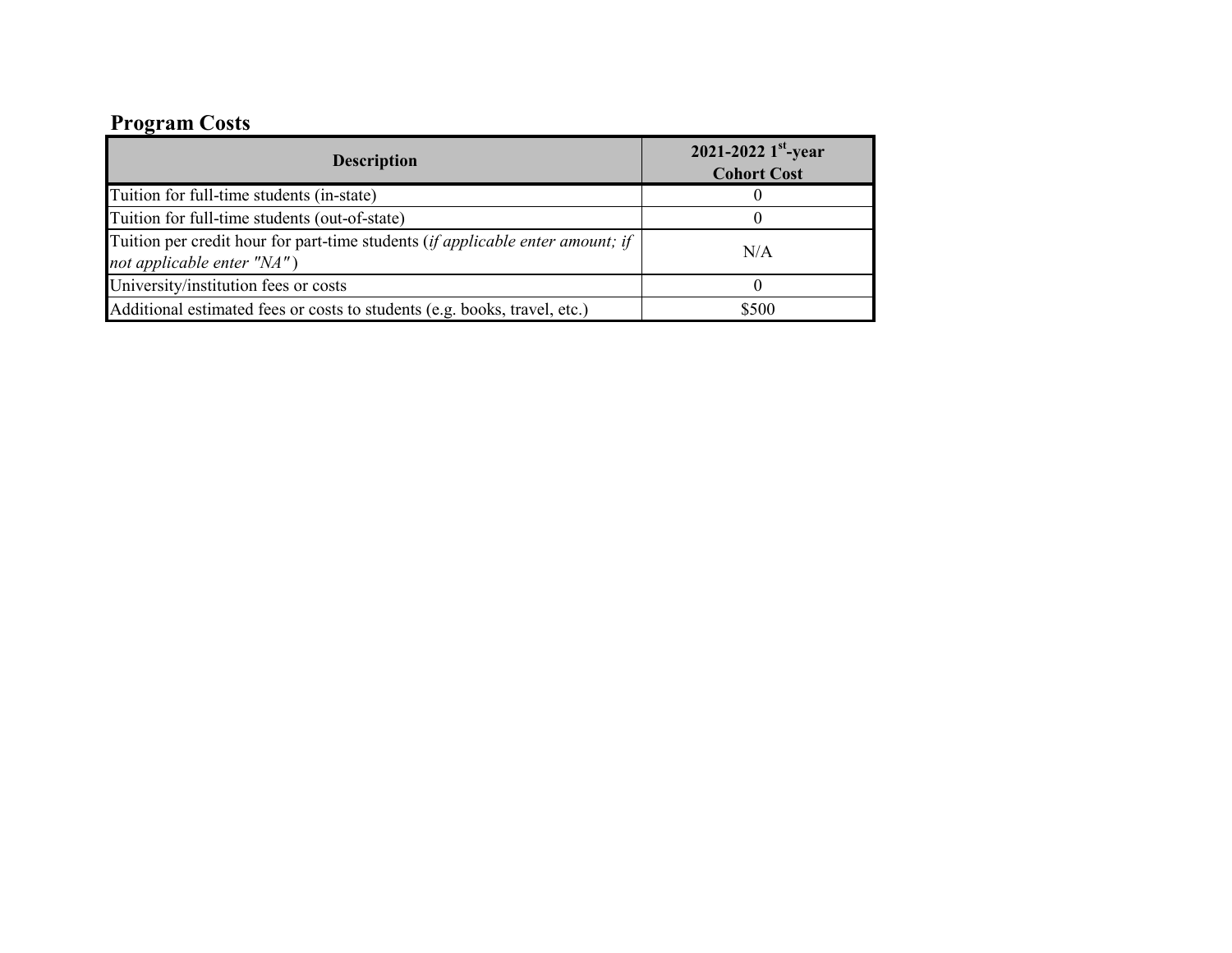#### **Internship Placement - Table 1**

|                                                                                                                                     |                |               |              |              |          |               |                |                          |   |                | <b>Year Applied for Internship</b> |                          |                |                          |           |               |           |                          |           |               |
|-------------------------------------------------------------------------------------------------------------------------------------|----------------|---------------|--------------|--------------|----------|---------------|----------------|--------------------------|---|----------------|------------------------------------|--------------------------|----------------|--------------------------|-----------|---------------|-----------|--------------------------|-----------|---------------|
| <b>Outcome</b>                                                                                                                      |                | 2011-2012     |              | 2012-2013    |          | 2013-2014     |                | 2014-2015                |   | 2015-2016      |                                    | 2016-2017                | 2017-2018      |                          | 2018-2019 |               | 2019-2020 |                          | 2020-2021 |               |
|                                                                                                                                     | N              | $\frac{0}{6}$ | N            | 0/6          | N        | $\frac{0}{6}$ | N              | $\frac{0}{6}$            | N | $\frac{0}{6}$  | N                                  | $\frac{0}{0}$            | N              | 0/6                      | N         | $\frac{0}{6}$ | N         | $\frac{0}{6}$            | N         | $\frac{0}{6}$ |
| Students who obtained APA/CPA-accredited<br>internships                                                                             | $\overline{2}$ | 40            | 5            | 71           |          | 100           |                | 40                       | 3 | 100            |                                    | 50                       | $\overline{2}$ | 100                      | 3         | 100           |           | 100                      | 3         | 100           |
| Students who obtained APPIC member internships<br>that were not APA/CPA-accredited (if applicable)                                  | $\mathbf{0}$   | $\bf{0}$      | $\mathbf{0}$ | 0            | $\bf{0}$ | 0             | 0              | $\bf{0}$                 | 0 | $\bf{0}$       | 0                                  | $\mathbf{0}$             | $\bf{0}$       | 0                        | $\bf{0}$  | $\mathbf 0$   | 0         | $\mathbf 0$              | 0         | $\bf{0}$      |
| Students who obtained other membership<br>organization internships (e.g. CAPIC) that were not<br>APA/CPA-accredited (if applicable) | $\bf{0}$       | 0             | $\bf{0}$     | $\bf{0}$     | $\bf{0}$ | $\bf{0}$      | $\bf{0}$       | $\bf{0}$                 | 0 | $\bf{0}$       | $\bf{0}$                           | $\bf{0}$                 | $\bf{0}$       | $\bf{0}$                 | $\bf{0}$  | $\bf{0}$      | $\bf{0}$  | $\bf{0}$                 | 0         |               |
| Students who obtained internships conforming to<br>CDSPP guidelines that were not APA/CPA-<br>accredited (if applicable)            | 0              | $\Omega$      | $\bf{0}$     | $\mathbf{0}$ | $\bf{0}$ | $\mathbf{0}$  | $\mathbf{0}$   | $\mathbf{0}$             | 0 | $\mathbf{0}$   | $\bf{0}$                           | $\mathbf{0}$             | $\bf{0}$       | $\bf{0}$                 | $\bf{0}$  | $\mathbf{0}$  | $\bf{0}$  | $\bf{0}$                 | $\bf{0}$  | $\mathbf{0}$  |
| Students who obtained other internships that were<br>not APA/CPA-accredited (if applicable)                                         | 0              | $\Omega$      | 1            | 14           | $\bf{0}$ | $\bf{0}$      | $\Omega$       | $\bf{0}$                 | 0 | $\mathbf{0}$   |                                    | 50                       | $\mathbf{0}$   | $\bf{0}$                 | $\bf{0}$  | $\mathbf{0}$  | $\bf{0}$  | $\bf{0}$                 | $\bf{0}$  | $\mathbf{0}$  |
| Students who obtained any internship                                                                                                | $\overline{2}$ | 40            | 6            | 86           | 7        | 100           | $\overline{2}$ | 40                       | 3 | 100            | $\overline{2}$                     | 100                      | 2              | 100                      | 3         | 100           | 5         | 100                      | 3         | 100           |
| Students who sought or applied for internships<br>including those who withdrew from the application<br>process                      | 5              | ٠             | 7            | $\sim$       |          | ٠             | 5              | $\overline{\phantom{a}}$ | 3 | $\overline{a}$ | 2                                  | $\overline{\phantom{a}}$ | 2              | $\overline{\phantom{a}}$ | 3         | ÷             | -5        | $\overline{\phantom{a}}$ | 3         |               |

#### **Internship Placement - Table 2**

|                                                   |   |                          |  |                                                                       |   |               |  |               |  |               | Year Applied for Internship |                          |  |               |           |                          |           |               |           |               |
|---------------------------------------------------|---|--------------------------|--|-----------------------------------------------------------------------|---|---------------|--|---------------|--|---------------|-----------------------------|--------------------------|--|---------------|-----------|--------------------------|-----------|---------------|-----------|---------------|
| <b>Outcome</b>                                    |   |                          |  | 2011-2012   2012-2013   2013-2014   2014-2015   2015-2016   2016-2017 |   |               |  |               |  |               |                             |                          |  | 12017.2018    | 2018-2019 |                          | 2019-2020 |               | 2020-2021 |               |
|                                                   |   | $\frac{0}{0}$            |  | $\frac{0}{0}$                                                         |   | $\frac{0}{0}$ |  | $\frac{0}{0}$ |  | $\frac{0}{0}$ |                             | $\frac{0}{6}$            |  | $\frac{0}{6}$ |           | $\frac{0}{0}$            |           | $\frac{0}{6}$ |           | $\frac{0}{0}$ |
| Students who sought or applied for internships    |   |                          |  |                                                                       |   |               |  |               |  |               |                             |                          |  |               |           |                          |           |               |           |               |
| including those who withdrew from the application |   | $\overline{\phantom{a}}$ |  |                                                                       |   |               |  |               |  |               |                             | $\overline{\phantom{a}}$ |  |               |           | $\overline{\phantom{a}}$ |           |               |           |               |
| process                                           |   |                          |  |                                                                       |   |               |  |               |  |               |                             |                          |  |               |           |                          |           |               |           |               |
| Students who obtained paid internships            |   | 40                       |  | 86                                                                    |   | 100           |  | 40            |  | 100           |                             | 100                      |  | 100           |           | 100                      |           | 100           |           | 100           |
| Students who obtained half-time internships* (if  | 0 |                          |  |                                                                       | 0 | 0             |  |               |  | 0             | 0                           |                          |  |               |           |                          |           |               |           |               |
| applicable)                                       |   |                          |  |                                                                       |   |               |  |               |  |               |                             |                          |  |               |           |                          |           |               |           |               |

\* Cell should only include students who applied for internship and are included in applied cell count from "Internship Placement - Table 1"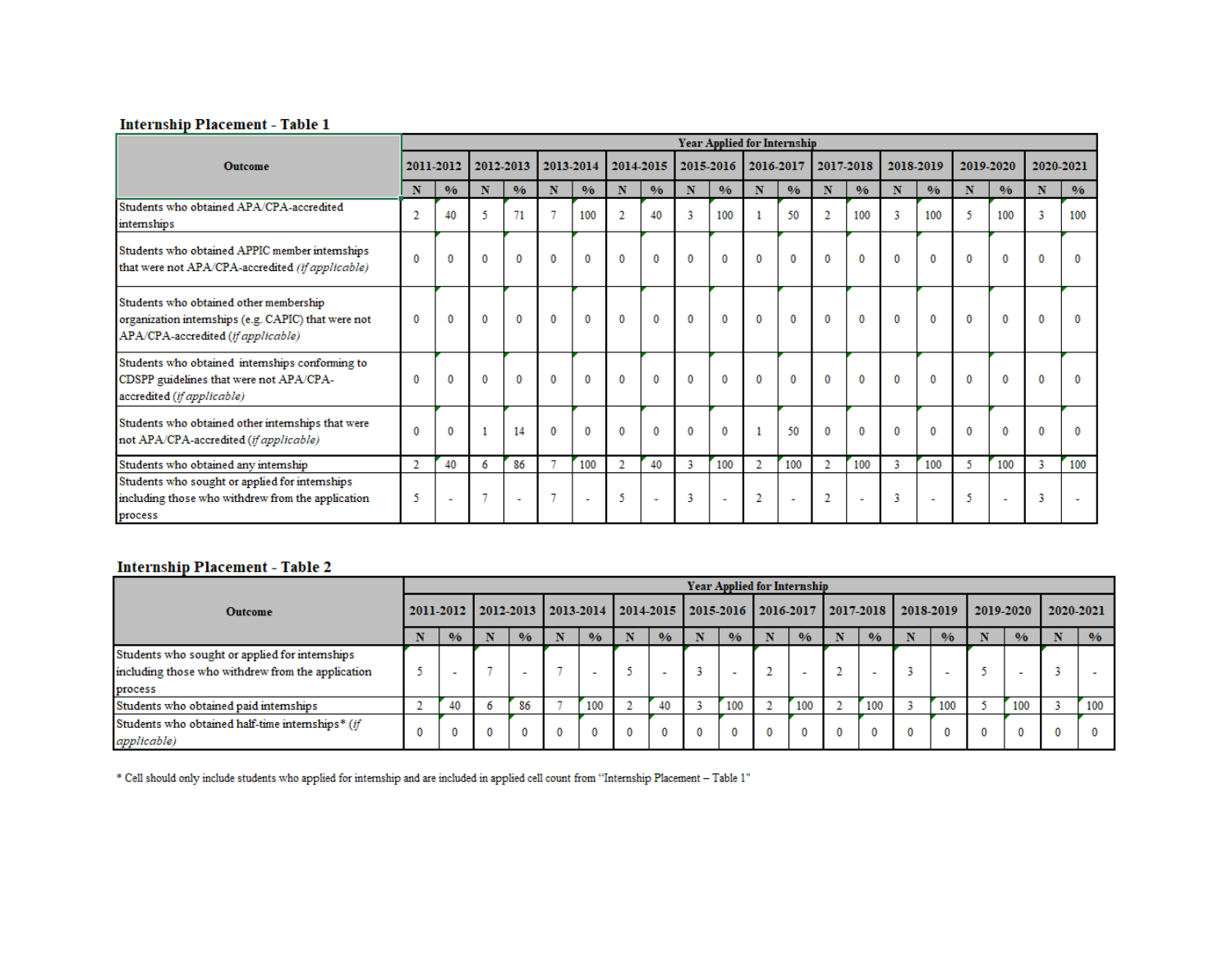### **Attrition**

|                                                                                          |                |                          |                |                |                |                  |           |                          |                |                          |                | <b>Year of First Enrollment</b> |                |                  |           |                  |          |                          |                          |               |
|------------------------------------------------------------------------------------------|----------------|--------------------------|----------------|----------------|----------------|------------------|-----------|--------------------------|----------------|--------------------------|----------------|---------------------------------|----------------|------------------|-----------|------------------|----------|--------------------------|--------------------------|---------------|
| Variable                                                                                 |                | 2012-2013<br>2011-2012   |                |                | 2013-2014      |                  | 2014-2015 |                          | 2015-2016      |                          | 2016-2017      |                                 | 2017-2018      |                  | 2018-2019 | 2019-2020        |          | 2020-2021                |                          |               |
|                                                                                          | N              | $\frac{0}{0}$            | N              | $\frac{0}{0}$  | N              | $\frac{0}{0}$    | N         | $\frac{0}{0}$            | N              | $\frac{0}{0}$            | N              | $\frac{0}{0}$                   | N              | $\frac{0}{0}$    | N         | $\frac{0}{0}$    | N        | $\frac{0}{0}$            |                          | $\frac{0}{0}$ |
| Students for whom this is the<br>year of first enrollment (i.e.<br>new students)         | 5              | $\overline{\phantom{a}}$ | 4              | $\blacksquare$ | 6              | $\sim$           | 4         | $\overline{\phantom{0}}$ | $\overline{4}$ | $\overline{\phantom{a}}$ | 4              | $\sim$                          | $\mathcal{I}$  | $\,$             | 3         | $\sim$           | 4        | $\overline{\phantom{0}}$ | $\bigcap$<br>$\Delta$    |               |
| Students whose doctoral<br>degrees were conferred on their<br>transcripts                | 3              | 60                       | $\overline{2}$ | 50             | $\overline{4}$ | 67               | 3         | 75                       | 3              | 75                       | $\theta$       | $\boldsymbol{0}$                | $\theta$       | $\boldsymbol{0}$ | $\theta$  | $\boldsymbol{0}$ | $\theta$ | $\mathbf{0}$             |                          | $\theta$      |
| Students still enrolled in<br>program                                                    | $\Omega$       | $\theta$                 | $\theta$       | $\theta$       | $\theta$       | $\boldsymbol{0}$ | $\theta$  | $\boldsymbol{0}$         |                | 25                       | $\overline{4}$ | 100                             | $\overline{7}$ | 100              | 3         | 100              | 3        | 75                       | $\sim$<br>$\mathfrak{I}$ | 100           |
| Students no longer enrolled for<br>any reason other than conferral<br>of doctoral degree | $\overline{2}$ | 40                       | $\overline{2}$ | 50             | $\overline{2}$ | 33               |           | 25                       | $\theta$       | $\theta$                 | $\Omega$       | $\theta$                        | $\theta$       | $\mathbf{0}$     | $\Omega$  | $\mathbf{0}$     |          | 25                       | $\theta$                 | $\theta$      |